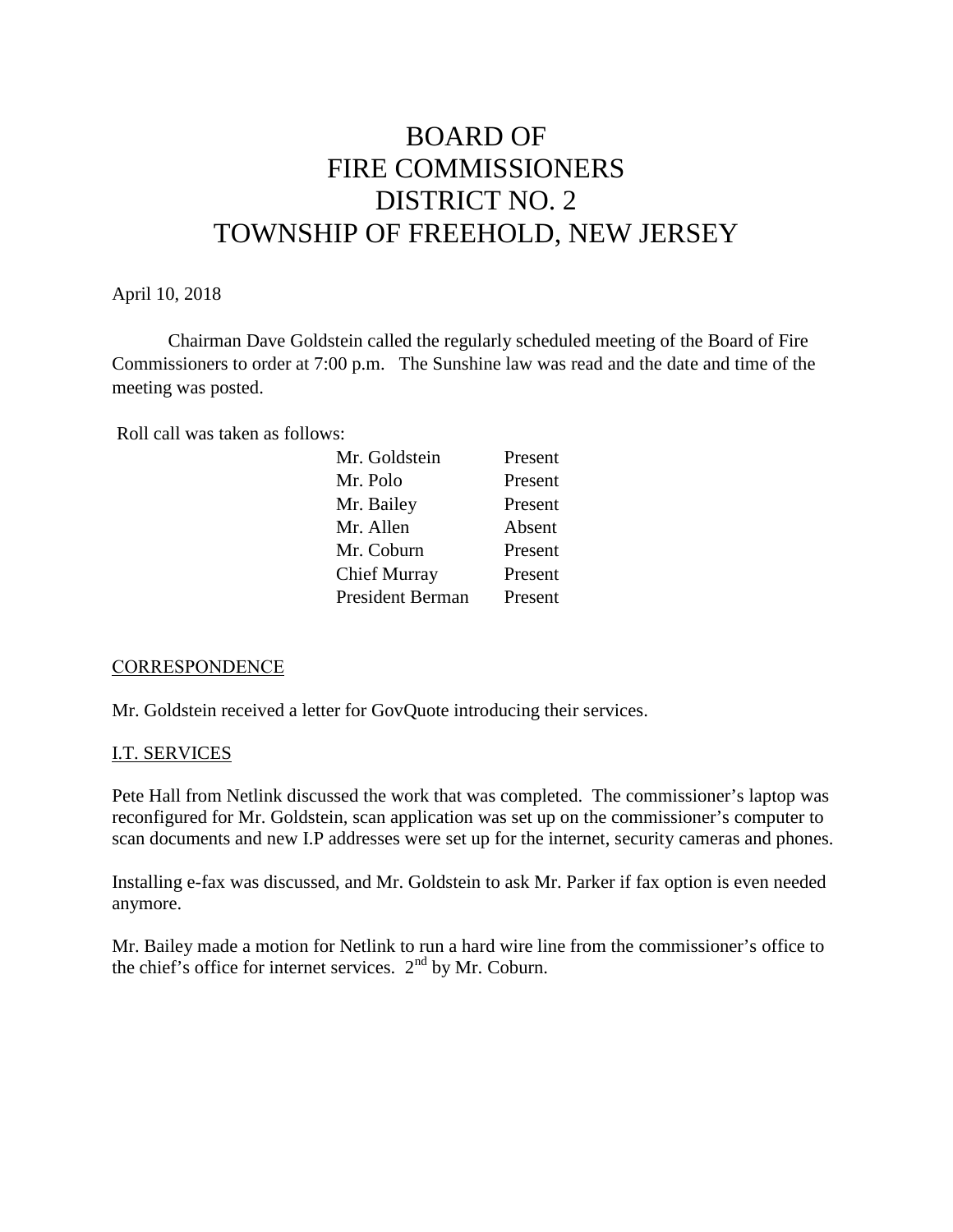# CHIEF'S REPORT

'77 gas gauge is broke. Members must use gas and mileage log until it's fixed.

Chief Murray to report amount needed and cost for Pyrocap at the next meeting.

## RADIO AND ALARM

Nothing at this time.

#### **BUILDING**

Nothing at this time.

#### **INSURANCE**

Mr. Goldstein gave Chief Murray list of members that need to be checked for buy back of LOSAP.

## **MAINTENANCE**

Sean O'Connor from Fire and Safety will pick up the old '77 on April 30<sup>th</sup>.

Mr. Bailey to call KME First Priority to see if they can fix the Jake Brake on '76.

'77 humidity censor was fixed and the air cleaner replaced.

#### NEW BUSINESS

Nothing at this time.

#### OLD BUSINESS

Optimum has been installed at all firehouses, still waiting for phone lines to switch over, so that Ocean securities can make the switch to the new system.

#### TREASURE

Refund check from American Power in the amount of \$58.99 was received and deposited into CD account on 3/27/18.

Tax check from Freehold Township in the amount of \$296,667.00 was received and deposited into CD account on 3/30/18